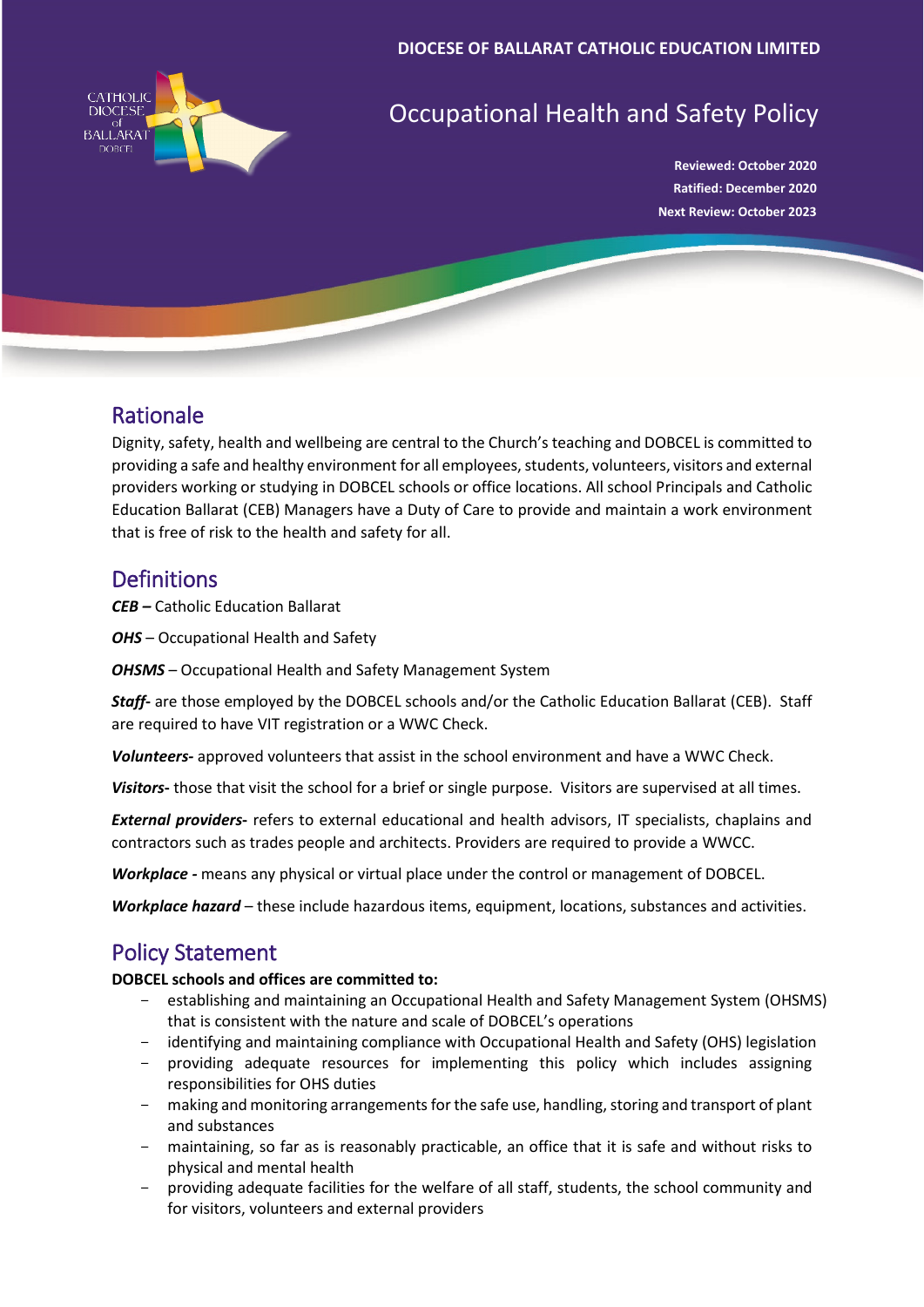- providing OHS induction, information, education and training to staff, volunteers, visitors and external providers enabling them to work in a safe and healthy manner
- maintaining physical infrastructure, including buildings, grounds, plant and equipment and DOBCEL owned vehicles in a condition that ensures it is safe to use
- Observing the COVID Safe Plan requirements in accordance with the instructions of DHHS and the *CECV School Operations Guide*
- developing and promoting a safety culture that actively engages all personnel<br>- maintaining effective consultation and communication arrangements with sta
- maintaining effective consultation and communication arrangements with staff on decisions that may impact on workplace health and safety
- defining, documenting and communicating OHS roles and responsibilities to all personnel
- actively identifying and managing workplace hazards through the evaluation of risks and implementation of effective risk controls
- encouraging hazard/incident and near miss reporting and investigation
- providing injury management and return to work assistance to injured/ill staff; and
- establishing an OHS Issue Resolution process

The components of the OHSMS that will require OHS Planning by each school Principal or office location Manager shall include (but is not limited to) the following:

| <b>Asbestos Management</b>              | <b>Chemical Management</b>   | <b>Confined Space Entry</b>   |
|-----------------------------------------|------------------------------|-------------------------------|
| <b>Consultation &amp; Communication</b> | <b>Electrical Safety</b>     | <b>Emergency Management</b>   |
| <b>External Provider Management</b>     | Environment                  | First Aid & Infection Control |
| Hazard ID & Incident Notification       | Manual Handling & Ergonomics | <b>OHS Planning</b>           |
| <b>OHS Training</b>                     | Plant & Equipment            | <b>OHS Record Keeping</b>     |
| <b>Risk Management</b>                  | Safe Working at Heights      | <b>Tours &amp; Excursions</b> |
| <b>Traffic Management</b>               |                              |                               |

DOBCEL will maintain an effective OHSMS by ensuring policies, procedures, guidelines, forms and templates are developed and maintained for each component of the OHSMS. This will assist each school and office to identify, risk assess and risk control workplace hazards.

### OHS Roles and Responsibilities

DOBCEL has defined the health and safety roles and responsibilities of all school and office location leaders and staff. These include but are not limited to:

- All DOBCEL Employees
- Executive Director of Catholic Education Ballarat
- School Principal/DOBCEL Deputy Director and Assistant Directors
- Deputy Principal and DOBCEL Managers
- DOBCEL Compliance and Risk Supports Officers (CARSOs) and DOBCEL Team Leaders

Please refer to the DOBCEL *OHS Consultation, Roles and Responsibilities Guide* for details on the general and specific health and safety responsibilities.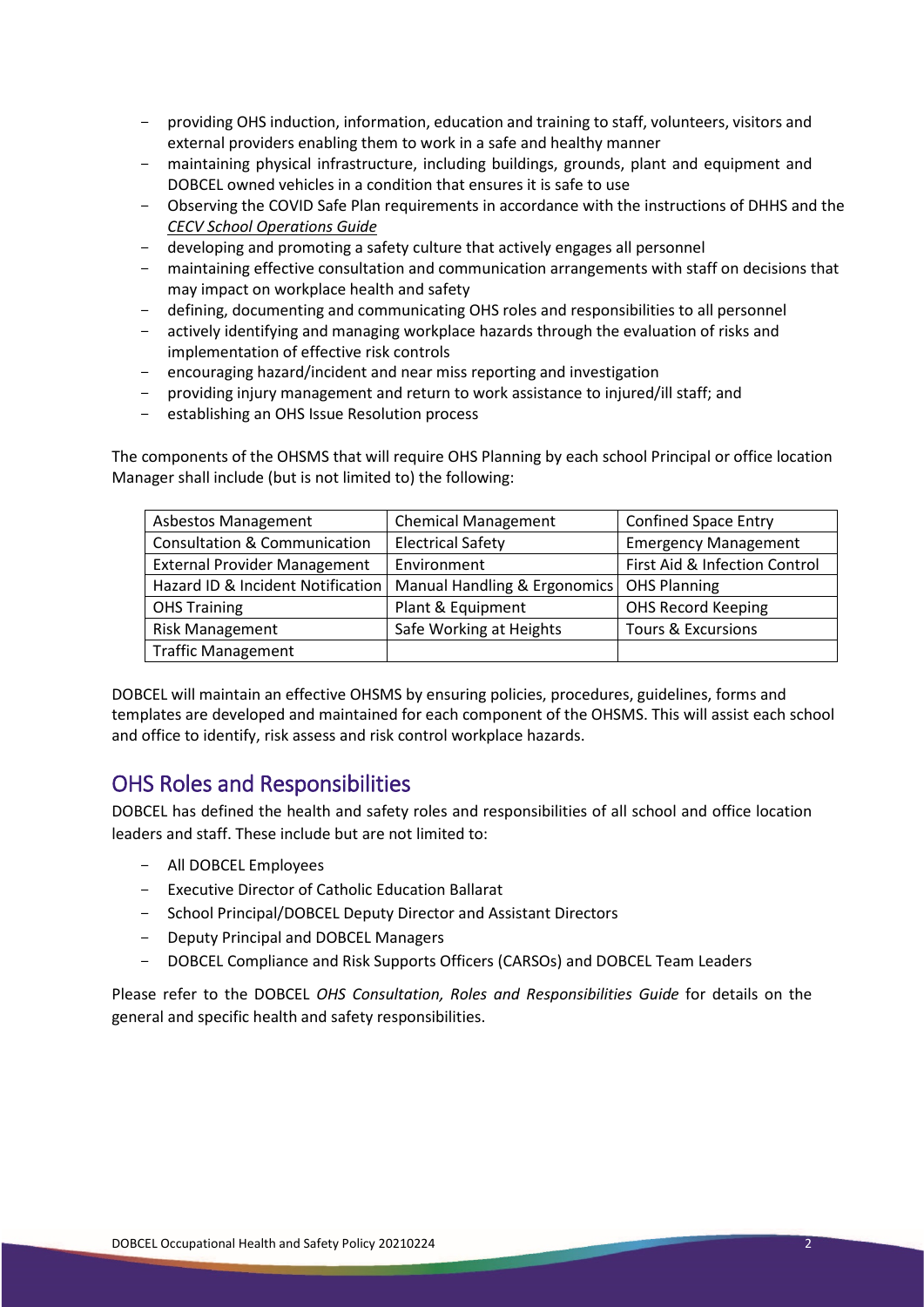#### **Consultation and Communication**

The organisation is committed to consultation and communication with all employees in relation to health and safety. This commitment includes:

- the provision of a guide that establishes what the consultation process is and when to consult. Refer to DOBCEL *OHS Consultation, Roles and Responsibilities Guide*
- the nomination and election of Health and Safety Representatives. Refer to DOBCEL Election of Representatives for the DOBCEL Health and Safety Committee Guide; and
- the establishment of a new DOBCEL Health and Safety Committee representative of schools and office employees and leadership . Refer to DOBCEL Health & Safety Committee Terms of Reference

### **Principles**

#### **Common good**

People are fundamentally social beings. Social, political and economic organisation has, therefore, implications for the entire community. Each social group, therefore, must take account of the rights and aspirations of other groups, and of the well-being of the whole human family. The common good is reached when all work together to improve the wellbeing of society and the wider world. The rights of the individual to personal possessions and community resources must be balanced with the needs of the disadvantaged and dispossessed.

#### **Human dignity**

Our common humanity requires respect for and support of the sanctity and worth of every human life. All other rights and responsibilities flow from the concept of human dignity. This principle is deemed as the central aspect of the Church's social teaching. The belief that each life has value is shared with International Human Rights which are universal, inviolable and inalienable.

#### **Transparency and Accountability**

Transparency demands timely and accurate disclosure/reporting concerning the performance, decision making and financial health of DOBCEL to all stakeholders.

Accountability refers to the obligation of DOBCEL to accept responsibility for its activities and to disclose the results. It also includes responsibility for money or other entrusted property. These two principles converge in the social responsibility to care for persons, resources and our planet as precious and vital to life. Responsible stewardship is integral to the mission of the Church and is a fundamental tenet of the Church's spirituality. It entails a responsibility for service that aims to nurture a gift from another. Frequently understood in relation to care.

#### References

- Occupational Health and Safety Act 2004 (Vic)
- Workplace Injury and Rehabilitation and Compensation Act 2013
- Fair Work Act 2009
- Equal Opportunity Act 2010
- Occupational Health and Safety in Schools (WorkSafe) [https://www.worksafe.vic.gov.au/\\_\\_data/assets/pdf\\_file/0009/9855/OHS-in-schools-web.pdf](https://www.worksafe.vic.gov.au/__data/assets/pdf_file/0009/9855/OHS-in-schools-web.pdf)